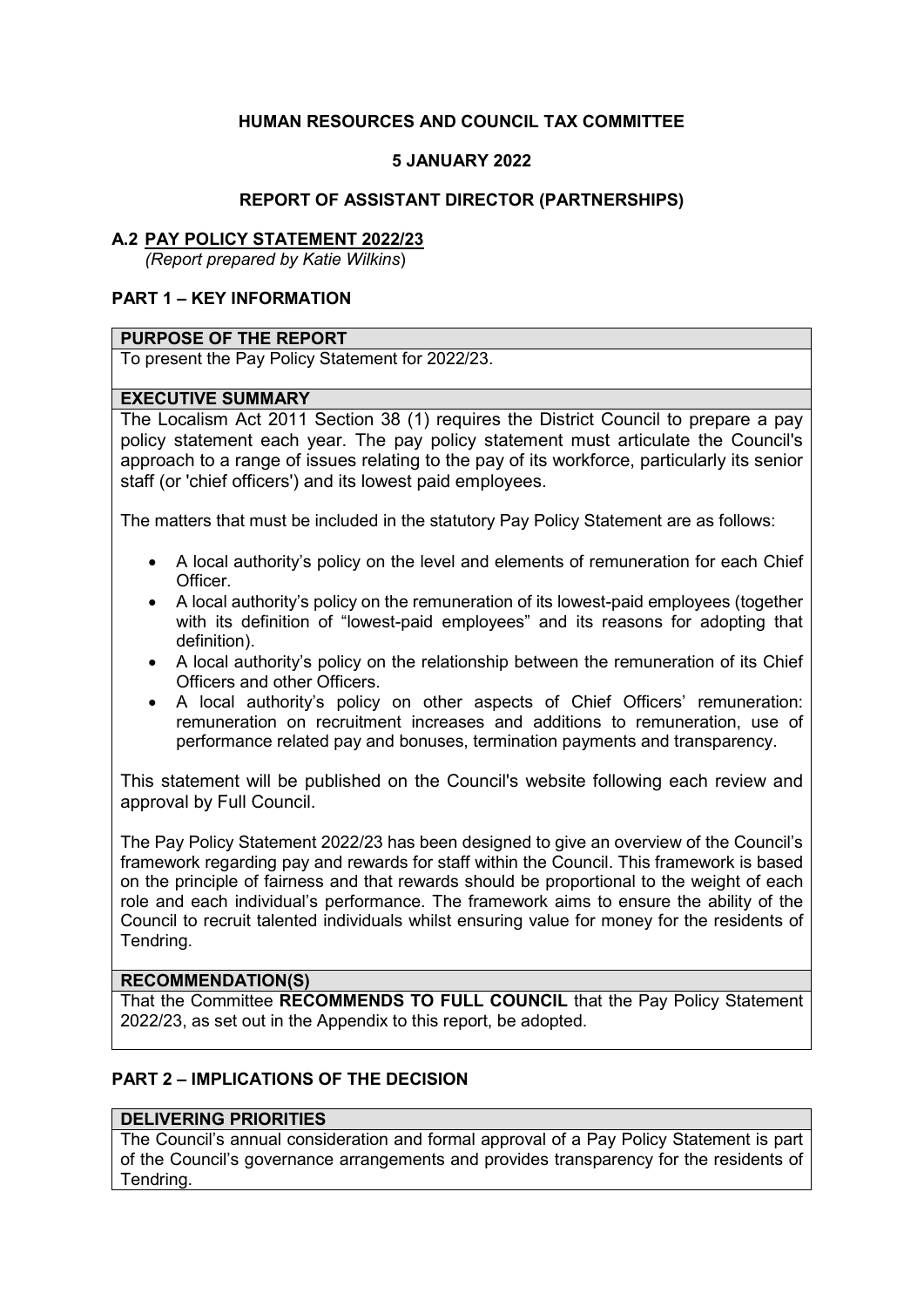### **FINANCE, OTHER RESOURCES AND RISK**

The Council has a statutory and contractual obligation to adopt the NJC pay spine.

The last agreed inflationary pay award of 2.75% (*paid across the pay spine*) was awarded for 2020/21.

Agreement is yet to be reached between National Employers and National Unions, regarding the Pay Award for 2021/22. On 19 October 2021, the National Employers agreed by a majority to reaffirm their offer made to National Unions on 27 July 2021 as full and final.

#### **LEGAL**

The Council has an obligation to implement the NJC pay spine alongside the approval and publication of an annual Pay Policy Statement in accordance with the provisions of the Localism Act 2011 (Section 38).

#### **OTHER IMPLICATIONS**

**Consideration has been given to the implications of the proposed decision in respect of the following and any significant issues are set out below.** 

**Crime and Disorder / Equality and Diversity / Health Inequalities / Area or Ward affected / Consultation / Public Engagement.** 

National Single Status and the NJC Job Evaluation Scheme have been adopted by the Council with locally agreed conventions. At the time of adoption these conventions were negotiated and agreed with local union officials, with agreement of pay subject to Equal Pay legislation.

### **PART 3 – SUPPORTING INFORMATION**

### **PAY POLICY STATEMENT 2022/23 - BACKGROUND**

The Conditions of Employment with Tendring District Council in the main conform to those established for local government generally by the NJC, commonly known as the 'Green Book'. Agreements reached by the NJC are 'collective agreements' and if they are incorporated into employees' contracts of employment, then the changes take effect automatically.

The Pay Policy for 2022/23 provides updated information on the Council's pay spine and remuneration arrangements. There is limited change reported in the 2022/23 Statement as at the time of writing, the position regarding the pay award 2021/22 remains outstanding between National Employers and National Unions.

The Pay Policy 2022/23 also includes Gender Pay Gap Reporting figures, in line with the Equality Act 2010 (Specific Duties and Public Authorities) Regulations 2017.

A summary of the Council's Gender Pay Gap figures is as follows:

### **Mean difference across Gender**

The difference between the male and female mean hourly rate is £1.02. The male mean hourly rate is 7.7% higher than the female mean hourly rate.

### **Median difference across Gender**

The difference between the male and female median hourly rate is £0.40. The female median hourly rate is 3.5% higher than the male median hourly rate.